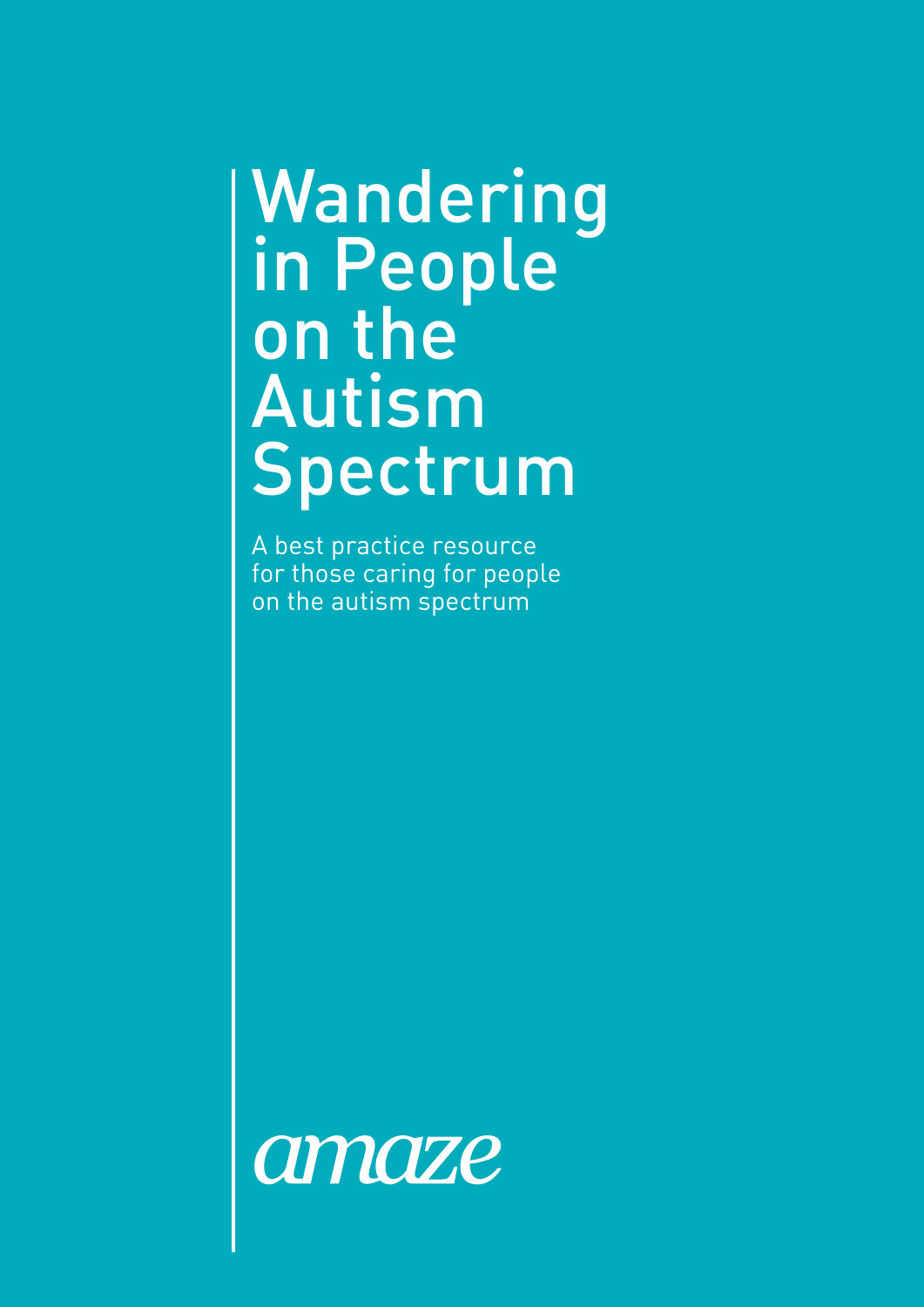|                                     | 4      |
|-------------------------------------|--------|
|                                     | 4      |
| m spectrum                          | 4      |
|                                     | 5      |
| um wander                           | 6      |
|                                     | 6      |
| oach                                | 6      |
| vehaviour                           | 7      |
| .S                                  | 8      |
| Plan                                | 9      |
|                                     | 9      |
| e wandering                         | 10     |
|                                     | 10     |
|                                     | 11     |
|                                     | 11     |
|                                     | 11     |
| Sheet                               | 11     |
|                                     | 11     |
|                                     | 11     |
|                                     | 13     |
|                                     | 14     |
| ing Police Assistance               | 15     |
| e of Personal Information to Police | $17\,$ |
| y Information Sheet                 | 19     |

### Acknowledgements

Amaze gratefully acknowledges those who contributed to this resource. Thank you to Brent Hayward, Senior Practice Adviser, Office of Professional Practice, Department of Health & Human Services; Eva Perez & Lucinda Nolan and the Victoria Police; Barbara Minuzzo and The Royal Children's Hospital Safety Centre; Carolyn McDiarmid, Rosemary Malone and Gateways; Andrew Italia & Dr David Sykes and Alzheimer's Australia VIC; Meredith Ward and the Autistic Family Support Association; and Elizabeth Curran.

### Contents

What is wandering? People who wander Wandering in people on the autisr About this resource Why people on the autism spectrum How to prevent wandering 6 Positive Behaviour Support appro Determining the function of the be Teaching new (replacement) skills Developing a Behaviour Support Getting help for wandering 9 Restrictive interventions to reduce A note on GPS devices Some practical strategies Engage the community Engage the police Create a Community Information Create a map Easy identification 11 Locating a missing person References Appendix A1: Guidelines for Seeki Appendix A2: Voluntary Disclosure Appendix B: Example Community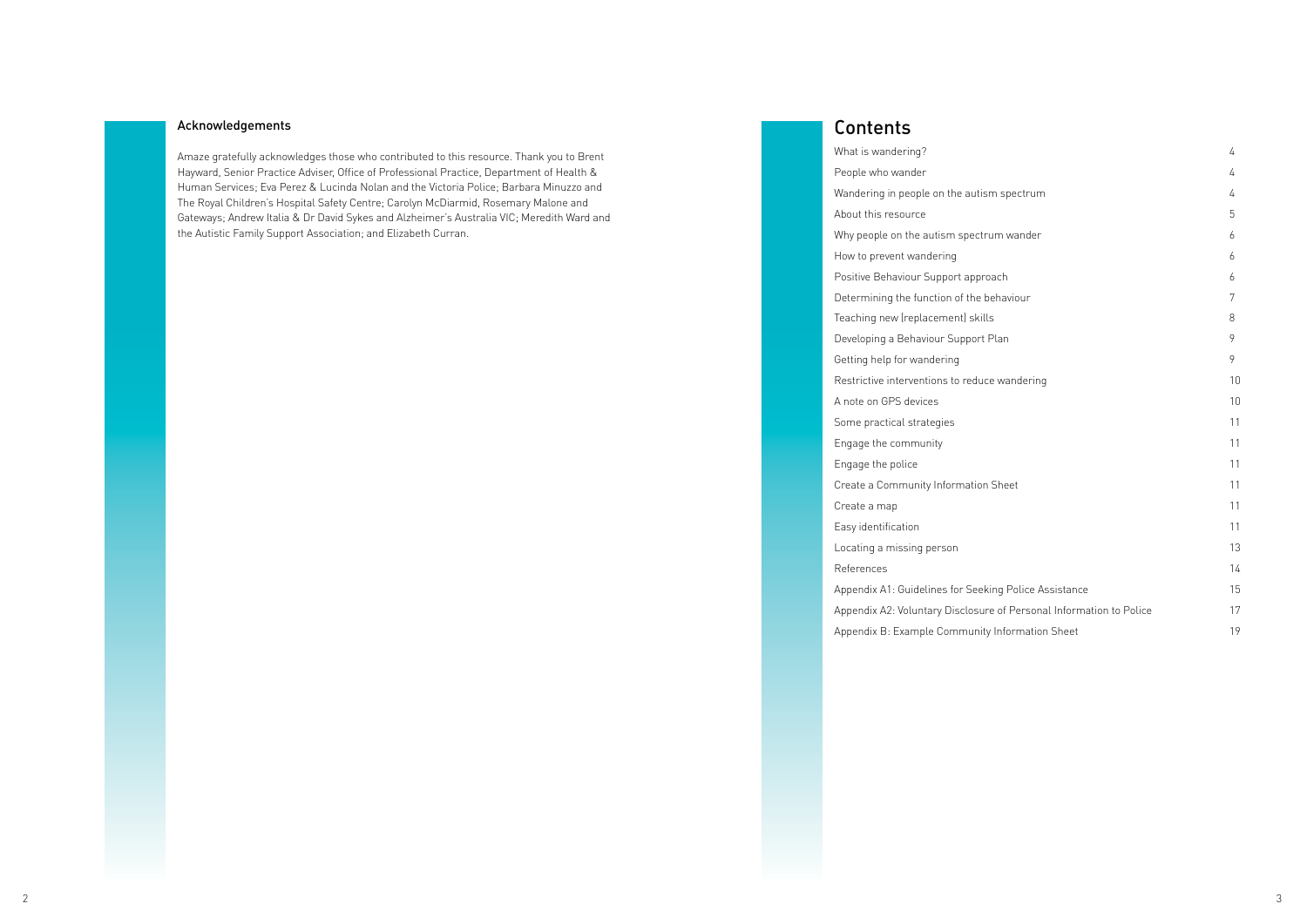### About this resource

Despite the strong need for interventions to reduce or eliminate wandering in people on the autism spectrum, there is limited research in this area to guide best practice. As a result, there is little accessible and practical information for families who are supporting a person on the autism spectrum who wanders. This resource is designed to try to fill this gap by providing a first step in giving families and carers information about best practice strategies in reducing and responding to the risk of wandering for people on the autism spectrum.

This resource is intended to provide families and carers with guidance on how to find out why their loved one wanders, and looks at some best practice strategies in how to reduce the risk of wandering. It provides information on how to access professional assistance in putting together a behaviour support plan to prevent people on the autism spectrum from wandering. It explores important considerations if using restrictive interventions to prevent wandering, measures parents and carers can put in place to reduce the risk of harm if their family member does wander off, and finally, provides advice on what to do if someone on the autism spectrum goes missing.

This resource does not provide a one-size-fits-all list of strategies to prevent wandering. It is not designed to replace professional guidance, and a critical component of applying any of the strategies or suggestions contained in this resource is that they are done with the assistance of professionals who can help determine the most appropriate evidence-based strategies for each particular person who wanders.

Research suggests that people on the autism spectrum are particularly prone to wandering. A limited US study suggested that almost 50% of children on the autism spectrum aged four years or older had attempted to wander at least once, and of these, 53% of these went missing long enough to cause worry.<sup>2</sup> A more recent, robust study found 26.7% of children with autism and developmental disabilities had wandered in the previous year.<sup>10</sup> In a study looking at behaviours of concern in adults living in group environments, it was found that 34% of adults with ASD had attempted to wander, compared to around 8% for adults who had an intellectual disability and no autism.<sup>3</sup> While there is relatively little research in the area, studies seem to suggest that wandering behaviour is more common in people on the autism spectrum than in the general population or those with other disabilities and that wandering behaviour reduces in frequency as the person matures. 1,2,3,4

### What is wandering?

Wandering happens when a person who generally requires some level of supervision to be safe leaves a supervised, place and/or the care of a responsible person.1 Wandering is also commonly referred to as 'absconding' or 'eloping' in the literature, and terms like 'bolting', 'fleeing' or 'running off' may be used by caregivers to describe the behaviours seen in many people who wander. There is some debate about the best way to describe wandering behaviour, as no word fully captures the variety of ways people may leave a safe space. While definitions vary slightly across the literature and within the community, for the purpose of this resource, we choose to use the term 'wandering' as it is a word widely understood by the general community.

### People who wander

Wandering is not a problem that is specific to people on the autism spectrum. People with a variety of developmental disabilities can be prone to wandering, as well as those with acute mental illness and people with dementia. While there may be some similarities in wandering behaviour in people with different conditions, and while some common strategies that might be useful for many people who wander, there are also unique differences for people on the autism spectrum. This resource is intended specifically for families and carers of people on the autism spectrum who are at risk of wandering.

### Wandering in people on the autism spectrum

Wandering behaviour can pose obvious direct safety risks to the person on the spectrum, potentially exposing them to dangerous and even life-threatening situations (e.g. open bodies of water, traffic). There is no doubt that the risks associated with wandering are a very serious problem for the autism community. The impact on families and carers is also significant. A 2012 study found that 43% of parents of children who wandered reported sleep difficulties, and 62% indicated that it had prevented their family from attending or enjoying activities outside the home. 56% of caregivers reported that wandering was the most stressful concern they had in caring for their child on the spectrum. Perhaps the most concerning statistic was that 50% of parents facing this problem reported they felt they received no guidance from anyone in preventing or addressing their child's wandering behaviours.2 Given wandering is such a prevalent issue amongst people on the autism spectrum, information is needed about best practice strategies for those who care for them.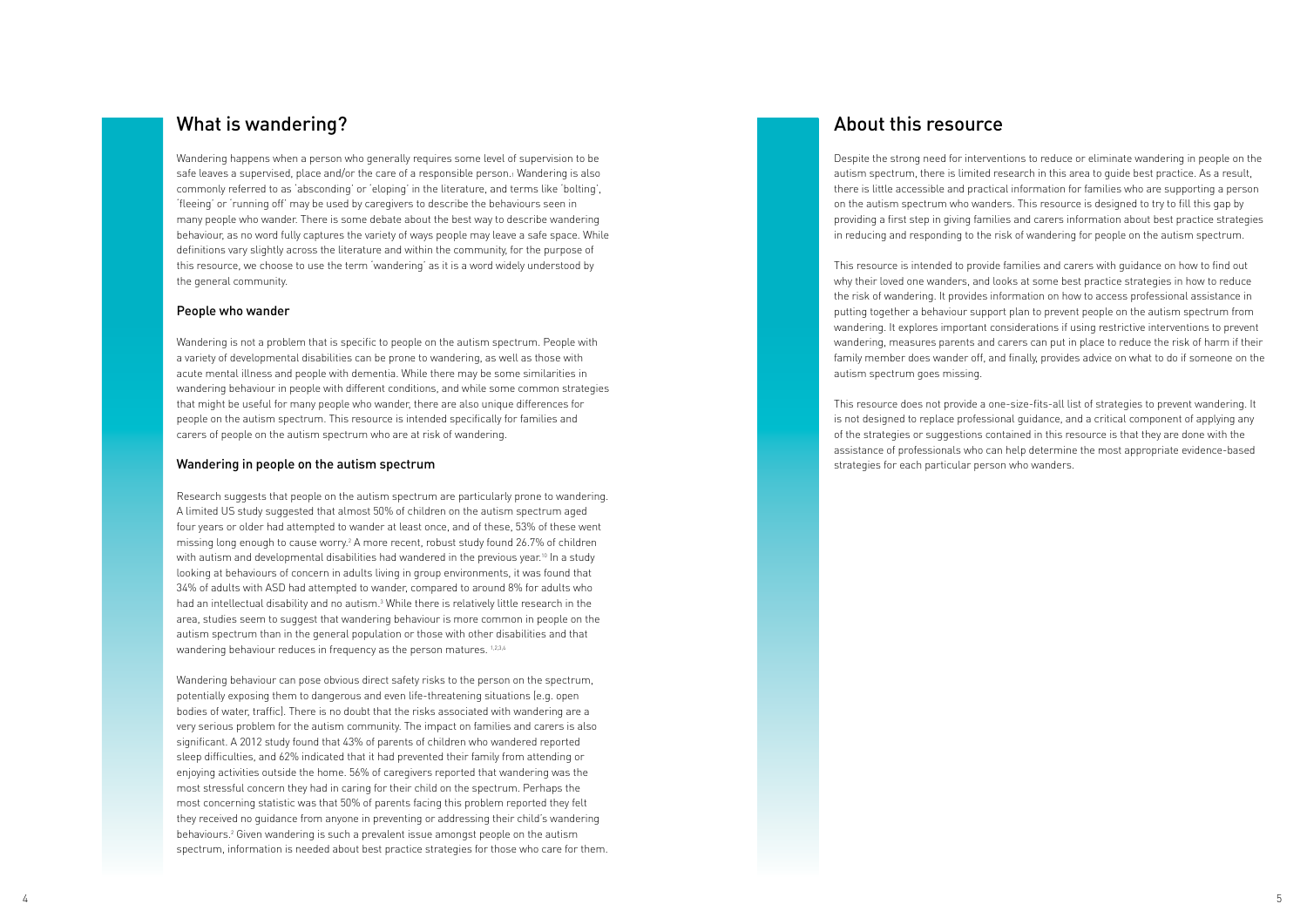### Determining the function of the behaviour

The first step in applying a PBS approach to managing wandering behaviour in people on the autism spectrum is to try to work out why they wander. In behavioural terms, this is referred to as determining the "function of the behaviour". This step can be complex because:

• The function of the behaviour may be different for every person; and

- 
- There may be multiple reasons why a person might wander.

A professional, such as a psychologist, occupational therapist, or speech therapist, can help you work out why a person might wander. They should work with you to create a recordkeeping process like an ABC (Antecedent/Behaviour/Consequence) or STAR (Setting/ Trigger/Action/Response) chart, to help identify triggers and patterns that lead to a person wanting to leave an area. (An example of a simple ABC chart is below.)

Once data has been gathered on the occurrence of wandering, it can be considered together to identify functions. Once you know why someone is wandering (i.e. the function of the behaviour) you can then work on ways to prevent the behaviour. It may be that the setting needs to be adapted (e.g. noise reduced), or a new skill needs to be taught to replace the behaviour (e.g. teach them to notify their carer when they want to leave a situation).

It is also worth thinking about the antecedent to the wandering. Antecedents are things that were happening before the behaviour (the wandering) takes place. It might be something in the environment or happening to the person. If we identify an antecedent factor in the wandering behaviour, it gives us the opportunity to teach new skills that can meet their needs without them wandering. It may also give you the opportunity to change the environment (e.g. reduce excess noise), introduce sensory supports (e.g. wear earmuffs or headphones), or offer a communication strategy (e.g. teach a sign that means "too loud").

### Why people on the autism spectrum wander

People on the autism spectrum may wander for a variety of reasons and it is not always easy to pinpoint exactly why someone might leave a supervised space. Some people appear to wander aimlessly or may be more likely to wander if they are in new or unfamiliar environments that cause them to become stressed or disoriented. Often people leave safe spaces because they want to get something or they want to get away from something. Common reasons someone may engage in wandering behaviour include:

- Getting to a favourite place or area or item of interest, like the train station
- Attention from being chased
- Avoiding something in their environment, like large crowds or loud noise
- Trying to escape or avoid a situation, like academic or social demands at school

More recently, two different types of elopement have been identified: bolting (rapid, goaldirected movement from a supervising adult or protective area) and wandering (moving about without a clear course or destination). Bolting is the type which concerns parents and carers the most. 7

Given the potential safety risks associated with wandering, it is important that carers and parents understand why someone on the autism spectrum might wander, and what they can do to reduce the likelihood of wandering and minimise the risk of harm.

### How to prevent wandering

### Positive Behaviour Support approach

Positive Behaviour Support (PBS) is an evidence-based approach aimed at increasing a person's quality of life and decreasing the frequency and severity of difficult behaviours (or 'behaviours of concern') by teaching them new skills and adjusting their environment to promote positive behaviour changes.® One component of PBS is acknowledging that behaviour serves a purpose and difficult behaviour (such as wandering behaviour) can be reduced or eliminated if we know the purpose of the behaviour for that person.

PBS sometimes involves parents and carers working with professionals (like psychologists, behaviour specialists, and educators) to develop an individualised and comprehensive support plan that parents and carers use to teach and encourage appropriate behaviour. Parents and carers are responsible for implementing the PBS plan and play an active role in providing feedback to the professionals about their family member's progress. Practitioners provide parents/carers with training in how to implement the plan, and give parents and carers information and support in responding to difficult circumstances in appropriate ways. Research has shown that behavioural approaches can be applied to successfully reduce wandering behaviour in people on the autism spectrum. 5 This section outlines some of the steps involved in implementing a PBS intervention to try to reduce wandering behaviour. It is recommended that you seek professional support in implementing such a program.

For more information on Positive Behaviour Support, visit pbsacademy.org.uk or www.pbis. org or call the Amaze Infoline on 1300 308 699.

| <b>DATE</b> | TIME             | <b>ANTECEDENT</b>                                                                                                              | <b>BEHAVIOUR</b>                                                                           | <b>CONSEQUENCE</b>                                                                                        |
|-------------|------------------|--------------------------------------------------------------------------------------------------------------------------------|--------------------------------------------------------------------------------------------|-----------------------------------------------------------------------------------------------------------|
|             |                  | What happend<br>immdediately before<br>the behaviour?                                                                          | What did the<br>person do?                                                                 | What happened then?<br>What did you do?                                                                   |
| 1 Jan       | 10 <sub>am</sub> | A marching band<br>paraded through the<br>park where John<br>was having lunch                                                  | John covered his ears<br>and attempted to run<br>away                                      | Took John's hand and gave<br>him his headphones to<br>help him calm down                                  |
| 3 Feb       | 11am             | A group of children were<br>laughing and squealing<br>in a game at the indoor<br>swimming pool where<br>John was about to swim | John covered his ears<br>and tried to leave out<br>the side door that led<br>onto the road | Ran in front of John and<br>put hand on his shoulder.<br>Helped him count to ten<br>to help him calm down |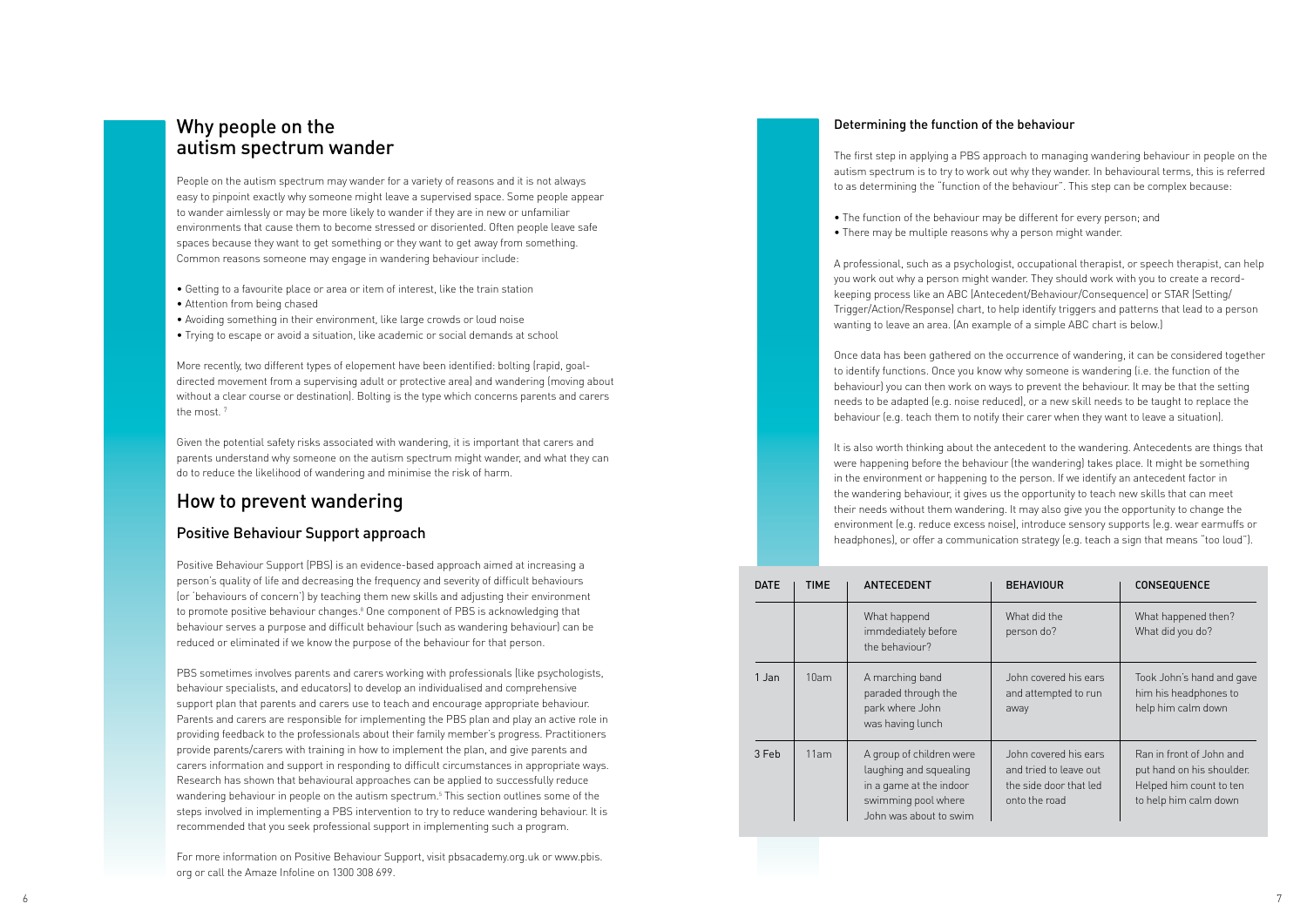#### Developing a Behaviour Support Plan

An important part of a Positive Behaviour Support approach to wandering is the development of a Behaviour Support Plan, which ties all the above elements together. If you are working with a practitioner or team, they will help you develop a Behaviour Support Plan that meets the specific needs of the individual. For a support plan to be successful, it should:

- Define the behaviour of concern and what it looks like (i.e. wandering);
- Identify the function/s of the behaviour;
- Define how to implement antecedent interventions;
- Teach and reinforce positive replacement skills for the behaviour;
- Grow and change with the person as skills are mastered and new challenges come up.

### Getting help for wandering

Managing the risk of wandering behaviour is a very complex task, so don't go it alone. The type of professionals most likely to be skilled in Positive Behaviour Support strategies are psychologists, occupational therapists, speech pathologists, and mental health nurses. You may be able to access a Medicare rebate for sessions with these professionals if you are referred through your GP. Ask your doctor about your options.

If you decide to get help from:

• A psychologist, The Australian Psychological Society website has a Find a Psychologist search tool that can help you find a psychologist with experience working with people on the autism spectrum with behavioural issues www.psychology.org.au/findapsychologist. • An occupational therapist, the Occupational Therapy Australia website has a Find a private practice OT search tool that can help you find an occupational therapist with experience working with people on the autism spectrum www.otaus.com.au/find-an-occupationaltherapist.

• A speech pathologist, the Speech Pathology Australia website has a Find a Speech Pathologist search tool that can help you find a speech pathologist with experience working with people on the autism spectrum www.speechpathologyaustralia.org.au/information-forthe-community/find-a-speech-pathologist.

Some useful questions to ask when choosing a professional to work with can include:

- Have you worked with people on the autism spectrum (and their family and carers) before?
- Have you helped people who wander and their families and carers in the past?
- What kind of evidence-based intervention do you provide?
- What will you expect of me if we work together?
- How have the strategies you recommend helped to reduce or eliminate wandering?
- What do you need at the first appointment?
- Will you conduct the functional behaviour assessment yourself?
- What data will you need me to collect?
- Will you do home visits?
- Will you assist in writing the behaviour support plan?

- 
- 
- 

If the cost of working with a professional is not an option for you and you live in Victoria,

### Teaching new (replacement) skills

Teaching the person new skills to reduce or replace their desire to wander is the next step in this approach. Examples of skills that you might choose to work on could be:

- Looking at a book about trains instead of leaving the house to look at the train station
- Providing praise for not wandering and access to preferred items
- Providing regularly scheduled visits to preferred location
- Teaching them to ask/signal for a break when they feel overwhelmed

When teaching new skills, there are a few things to consider:

- A replacement behaviour must allow the person to gain access to the same reinforcer which they receive through wandering. For example, if a child wanders in order to gain access to a preferred item, for example a train station, the replacement behaviour must allow them access to trains.
- The replacement behaviour must require less effort than the original behaviour, i.e. the person is not going to use a new skill if it takes more effort than wandering. Therefore, the replacement behaviour must be easier for the person to engage in than wandering.
- Sufficient reinforcement must also be available for the replacement behaviour. The replacement behaviour should be more rewarding than wandering and be provided in the natural environment. The person needs to be encouraged to use the replacement behaviour rather than wandering. The reinforcement needs to be given as soon as possible.
- Functional communication training is the most common replacement behaviour intervention and involves teaching someone how to communicate what they want instead of wandering.
- When teaching a new skill, break the task into a series of small achievable steps. Once the person has mastered a step, you can move onto the next step. Set aside blocks of time to practice the skill when the person is calm - not just in situations when they are likely to try to wander.
- Make sure that the skill is practiced in different settings and can be applied with different people. As teaching progresses, incorporate the new skill into outings and daily activities to get lots of practice.

It is particularly important to teach safety skills to people with a tendency to wander. Teaching these skills can be prioritised according to the types of risky situations the person is most likely to come across if they wander. Safety skills to teach might include:

- Road safety
- Car safety
- Stranger danger as well as who to approach when in need of help
- Water safety and water survival techniques
- What to do if they get lost

The use of Social Stories™ might be a helpful tool in teaching some people on the spectrum new skills, particularly if you have used these successfully before. A Social Story™ has a prescribed format and describes a situation, skill, or concept that is meaningful for the person for whom the story is developed. Social Stories™ are not specifically about changing a person's behaviour so much as improving their understanding of events and expectations, but this may lead to more appropriate responses.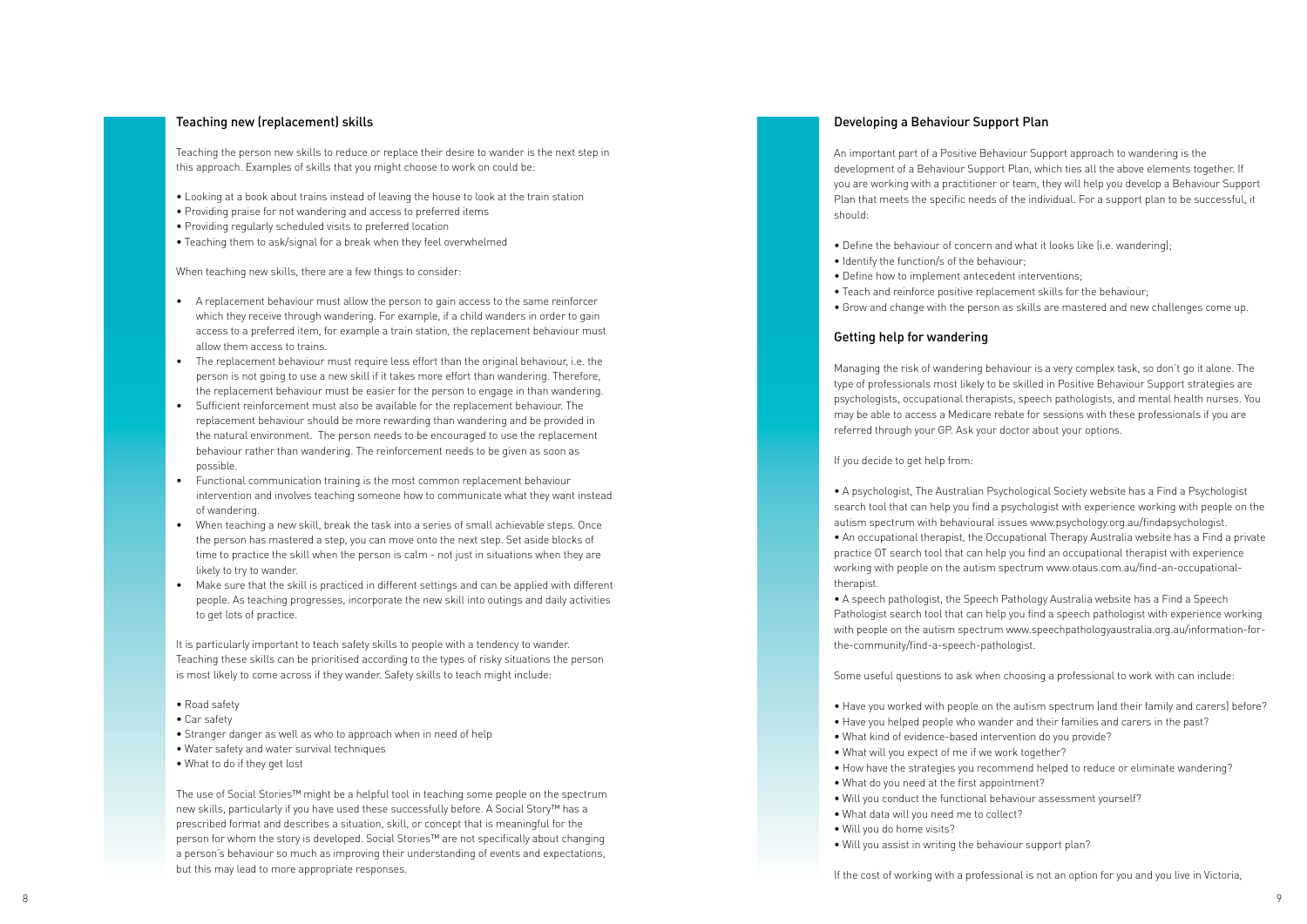Despite their intuitive appeal, it should be noted that there is currently no evidence to suggest that GPS devices are an effective intervention to prevent the risk of harm associated with wandering for people on the autism spectrum.<sup>9</sup>

Some of the considerations with using on GPS tracking devices include:

• Locating technology may infringe on a person's right to privacy, dignity and freedom; • Use of locating technology may lead to stigma and social isolation; • Devices can be unreliable (poor signal, battery issues, some aren't waterproof/water

• Devices can be removed, damaged or otherwise interfered with by the wearer; • Devices can be uncomfortable or impractical for the wearer; • Devices can be forgotten/misplaced by the wearer or carer, particularly if they are not

- 
- 
- resistant);
- 
- 
- secured to the person;
- 
- security.

• Devices may require remote monitoring by third parties and • Having a tracker fitted can lead to complacency of carers, giving them a false sense of

- wander safe)
- Neighbours
- Local shop keepers
- The school<br>• Local bus drivers
- 
- 
- 

If you choose to use a GPS tracking device, it should be used in conjunction with a Positive Behaviour Support approach and be thought of as one tool in helping wandering. We strongly recommend that you take into consideration the limitations identified above, and do not consider the GPS a replacement for supervision, appropriate home security and the implementation of a positive behaviour support plan. It is important to note that while a GPS device may provide a geographical location, it will not protect the person wearing it from injury or death.

# Some practical strategies

### Engage the community

A good way to increase the chances of keeping a person who wanders safe is to get the wider community's support in reducing the risks associated with wandering. Make contact with people who may be likely to come across the person you care for if they wander and let them know exactly what they should do if they see them alone or showing signs of distress. If possible, bring the person on the autism spectrum along and introduce them to these key people. You may like to inform:

• Local police (more below about the role that police can play in keeping people who

• Staff in any other favourite places (e.g. train station).

• Remember, the more people who are aware that your loved one is prone to wandering, the more support and help you have in keeping them safe.

Aspect Victoria run free Positive Behaviour Support workshops for parents of people on the autism spectrum between the ages of 6 and 25. The workshops help parents identify why certain behaviours occur, and provide strategies to reduce or eliminate them. They also have capacity to offer short-term additional assistance for families needing support with their individual positive behaviour support plan. To find out more about what they offer, visit their website www.autismspectrum.org.au/content/aspect-victoria-0.

The Victorian Department of Health and Human Services (DHHS) offers Behaviour Support Services for children, adolescents and adults with a disability. Contact the Disability Intake and Response Service for information on eligibility criteria and referral pathways on 1800 783 783. (With the National Disability Insurance Scheme rolling out across Victoria, this information may change. Amaze will update this resource if there are changes.)

### Restrictive interventions to reduce wandering

Another approach in response to wandering is the use of 'restrictive interventions' (interventions that restrict the rights or freedom of movement of a person with a disability). Many families ask about these types of interventions and their effectiveness in reducing wandering behaviour in people on the autism spectrum.

There is no evidence to support the effectiveness of restrictive interventions in reducing wandering behaviour for people with developmental or cognitive disabilities, and such practices may infringe upon a person's fundamental human rights.

The Victorian Disability Act 2006 outlines four main kinds of restrictive interventions for disability service providers:

- Mechanical restraint when a device is used to prevent, restrict or subdue a person's movements (GPS and similar devices are considered mechanical restraints in the Disability Act 2006);
- Chemical restraint any medication that is used to control behaviour or subdue a person (e.g. a sedative);
- Seclusion the sole confinement of a person at any hour of the day or night in any room or area of any place; and
- Physical restraint the use of physical force to prevent, restrict or subdue a person's movement (physical restraint is identified in a direction under section 150 of the Act).
- Another common restrictive intervention is known as environmental restraint, which prevents free access to parts of a person's environment (such as locking or placing alarms on doors).

Unlike Positive Behaviour Support strategies, restrictive interventions do not support the individual to develop skills that may help to prevent wandering, such as learning to request to go somewhere or regulating their own emotions to reduce the likelihood they want to flee a situation. Restrictive interventions may assist with immediate safety concerns, but used alone they are not effective in reducing wandering behaviour.

### GPS devices

Global Positioning Systems (GPS) are sometimes used to identify the geographical position of a person (not just those on the autism spectrum) who has wandered in an effort to help locate them.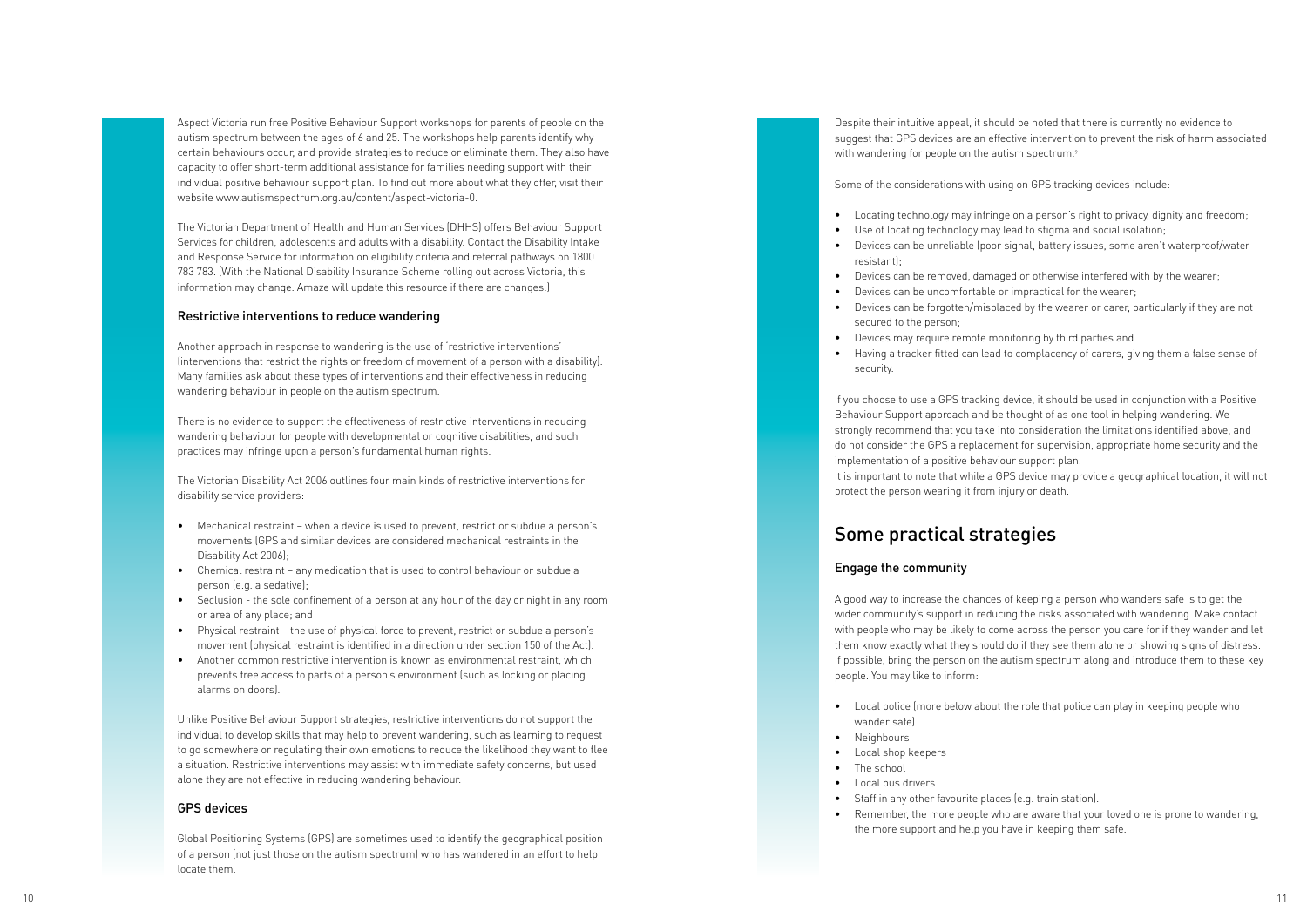# Locating a missing person

If the person you care for goes missing, you will have your emergency search map as a starting point. You may also want to contact people on the community involvement list to see if anyone has seen them, such as neighbours or staff at places of interest. You should report them as missing to the police as soon as you have concerns for their safety or welfare. You do not have to wait a certain period before reporting. If you have previously disclosed their details to the police, let them know, as these details will be in their database and assist with the reporting process. The police will want to know:

• a description of their physical appearance, the clothes they were wearing and a recent

• their interests (e.g. destinations/places of interest, fixations, previous locations); and • whether they may exhibit behaviours which pose a risk to themselves or others.

• any health considerations (e.g. taking medication) or vulnerability (e.g. non-verbal); • the circumstances surrounding them going missing (e.g. location where last seen, any

- the person's full name, date of birth and address;
- photograph;
- - significant events leading up to their disappearance);
- 
- transport, carrying money/myki/identification);
- places);
- 
- 

• features that may influence how police approach the person (e.g. whether they can communicate, know their own address, or will respond to police calling out to them); • their mobility (e.g. general fitness, distance they could walk, familiarity with public

• any steps you have taken to find them (e.g. contacted family and friends, searched likely

Police will actively search for a missing person until they are found, and will prioritise searches for children and people with a disability. It is therefore important that you notify police if you subsequently have contact with or locate the missing person.

If you are unsure about whether to report an incident to police, contact your local station to discuss your concerns. Police can advise you of the options available, including making a formal report and referral options. Otherwise, report an incident by calling 000. More information about engaging with police can be found in Appendix A.

### Engage the police

If a person on the autism spectrum goes missing, you may need assistance from the police, so it's important that the individual feels comfortable with them. Making contact with police can be beneficial and there are a number of ways that the police can support and assist you, including:

- Providing general advice, strategies and options (seeking advice in this way does not trigger a formal police report or police action);
- Arranging to introduce the person to local police to help them feel comfortable and confident in approaching police;
- Recording information that you choose to volunteer (such as behaviours and triggers, calming strategies, how to best communicate with your family member) on the police LEAP database to help police in any future contact they may have with the person; and
- Helping locate a missing person.

### Create a Community Information Sheet

It might help to complete a Community Information Sheet for the person who wanders. This sheet could include a recent photograph and physical description, and information about effective ways to approach, communicate and calm them. It should also contain clear instructions about what to do and who to contact if they're seen alone outside your home or property. Keep a note of everyone you give the sheet to, and ensure you have their contact details. If the person wanders, you can alert them to keep an eye out and to notify you immediately if they see them. An example Community Information Sheet is included in Appendix B.

It is worth noting possible privacy issues around composing an Information Sheet like this for an adult who cannot provide informed consent. If the person who wanders is an adult and an appropriate guardianship order is not in place, writing an Information Sheet may not be possible. Contact The Office of the Public Advocate for advice.

#### Create a map

Determine where in your neighbourhood they might go first if they leave the premises or safe place. Be guided by what the person is most interested in around your local area. Is it a particular neighbour's yard, a pool, a playground? Do they seem drawn to something when you pass it? Are they likely to try to get to a place they used to know, like a previous home or workplace? Do they like particular food items sold at shops? Plot these points on the map, and keep this updated whenever a new area of interest seems to come up. These landmarks can then form an emergency search map of where to look first in the event the person wanders.

### Easy identification

If you have concerns that the individual may be unable to communicate their name or your phone number if they are found wandering, you may want to consider ways to include this information on an identification tag that would be easily visible to someone who finds them. This could be engraved in an identification bracelet or similar, or could be included in a label on their bag or items of clothing.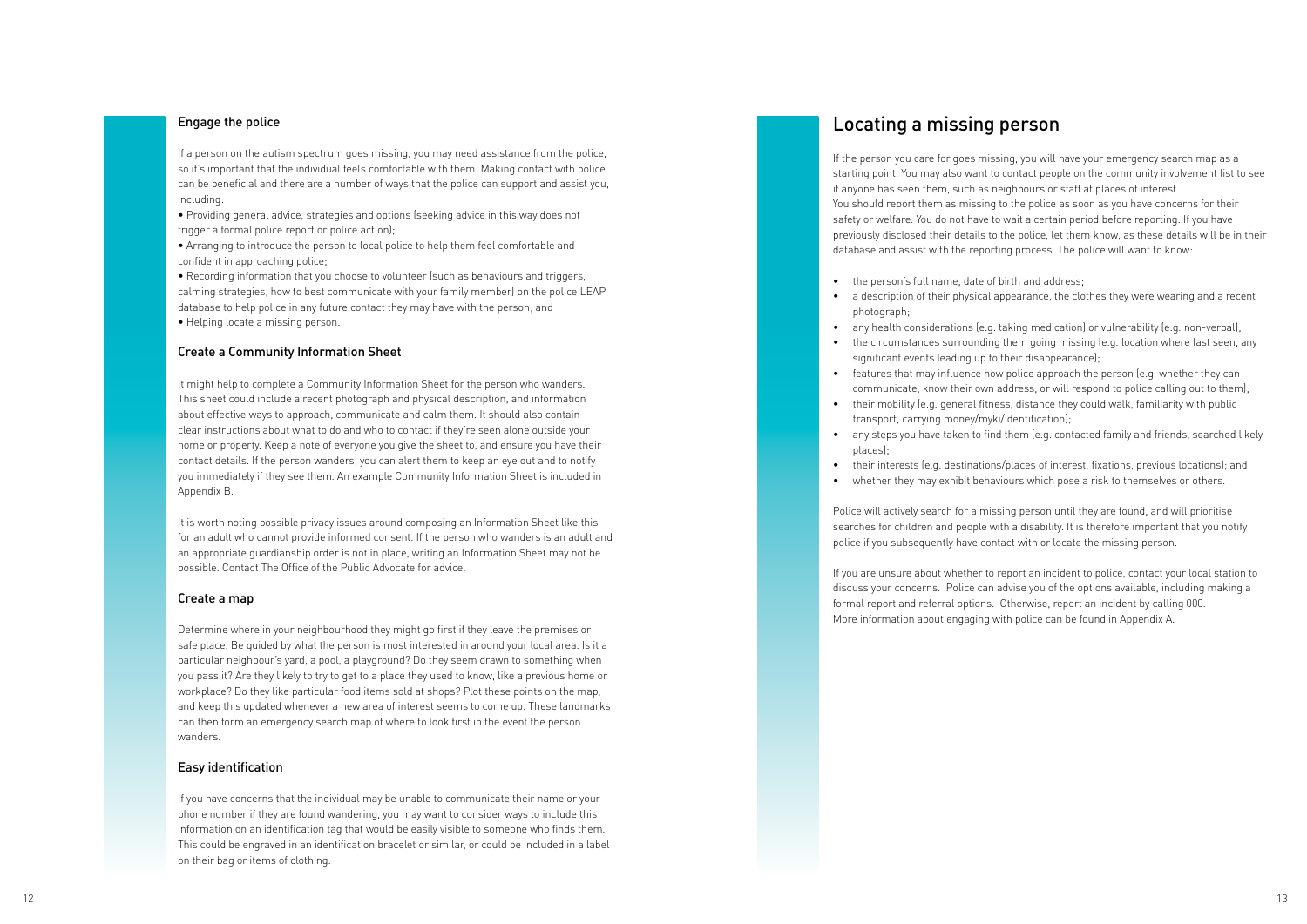## Appendix A1: Guidelines for Seeking Police Assistance



Police receive training and have procedures for recognising and responding to people of all ages who have a disability, so you should not hesitate to contact police for assistance. There are a number of ways in which police can help you:

**General advice** – If you have questions (e.g. about police responses) or concerns (e.g. about risks), you can

- contact your local police station and ask to speak to:
	- o the Mental Health and Disability Liaison Officer; or
	- o the divisional Youth Resource Officer; or
	- o the duty sergeant.

These police can discuss strategies and options with you. Seeking advice in this way does not trigger a formal police report or police action.

 **Familiarisation** – You can arrange to introduce your family member to local police so that they feel comfortable and confident in approaching police. Contact your local police station to explain your reason for

 **Information sharing** – You can choose to volunteer information to help police in any future contact they have with your family member. The central police database, LEAP, records information about individuals who have had contact with police, whether as a victim, a witness, a person in need of help, or an offender. The sort of information that is relevant is: typical behaviours/triggers, effective communication strategies, any known risks, appropriate contact person and other information sources (e.g. where to find a copy of your handout or map). Police will record this information on their database, where it can be seen by authorised police and 000 call-takers. To discuss this option, contact your local police station as above. The officer will explain how this information will be stored, used and can be removed. For further information

[1] National Autism Association. (2012). Big Red Safety Toolkit. Retrieved from http:// nationalautismassociation.org/docs/BigRedSafetyToolkit.pdf.

[4] Smith, S., Brandord, D., Collacott, R.A., Cooper, S. & McGrother, C. (1996). Prevalence and cluster typology of maladaptive behaviours in a geographically defined population of adults with learning disabilities. British Journal of Psychiatry, 169, 219-227.

> **Locating a missing person** – You should report your family member as missing as soon as you have concerns for their safety or welfare – you do not have to wait a certain period before reporting. Police will ask you for

 $\circ$  features that may influence how police approach the person (e.g. whether they can communicate,

- visiting and to arrange a convenient time.
- about this option, refer to the factsheet attached.
- the following information:
	- o your family member's full name, date of birth and address;
	-
	- $\circ$  a description of their physical appearance, the clothes they were wearing and a recent photograph;  $\circ$  any health considerations (e.g. taking medication) or vulnerability (e.g. has autism);
	- $\circ$  the circumstances surrounding them going missing (e.g. location where last seen, any significant events leading up to their disappearance);
	- know their own address, or will respond to police calling out to them);
	- carrying money/myki/credit card/identification);
	-
	- o their interests (e.g. destinations/places of interest, fixations, previous locations); and
	- o whether they pose a risk to themselves or others.

[10] Kiely, B., Migdal., T.R., Vettam, S. & Adesman, A. (2016). Prevalence and Correlates of Elopement in a Nationally Representative Sample of Children with Developmental Disabilities in the United States, PLoS ONE, 11 (2), e0148337

o their mobility (e.g. general fitness, distance they could walk, familiarity with public transport,

 $\circ$  any steps you have taken to find them (e.g. contacted family and friends, searched likely places);

References

[2] Anderson, C., Kiely Law, J., Daniels, A., Rice, C., Mandell, D. Hagopian, L., & Law, P. (2012). Occurrence and family impact of elopement in children with autism spectrum disorders. Pediatrics,130, 870-877. doi: 10.1542/peds.2012-0762.

[3] Matson, J.L., & Rivet, T.T. (2008). Characteristics of challenging behaviours in adults with autistic disorder, PDD-NOS, and intellectual disability. Journal of Intellectual and Developmental Disability, 33 (4), 323-329.

[5] Lang, R., Rispol, M., Machalicek, W., White, P., Kang, S., Pierce, N., Lancioni, G. (2009). Treatment of elopement in individuals with developmental disabilities: A systematic review. Research in Developmental Disabilities, 30, 670-681. doi: 10.1016/j.ridd.2008.11.003.

[6] Baptiste, S. Steggles, E. Grochowina, N. & LeBeau, M. (2006). The Locating Technology Project. Retrieved from www.srsmcmaster.ca/Portals/20/pdf/LTP\_Report.pdf.

[7] Fisher, W.W. & Bowen, M.M. (2014). An Empirical Model for Individualized Assessment and Treatment of Two Types of Elopement: Bolting and Wandering. Paper presented at the Association for Behavior Analysis International Autism Conference, March, Louisville, Kentucky.

[8] Gore, N., McGill, P., Toogood, S., Allen, D., Hughes, J., & Baker, P. et al. (201). Definition and scope for positive behavioural support. International Journal Of Positive Behavioural Support, 3 (2, Aut), 14-23.

[9] Hayward, Ransley & Memery (in press). GPS devices for elopement of people with autism and other developmental disabilities: a review of the published literature. Journal of Policy and Practice in Intellectual Disabilities.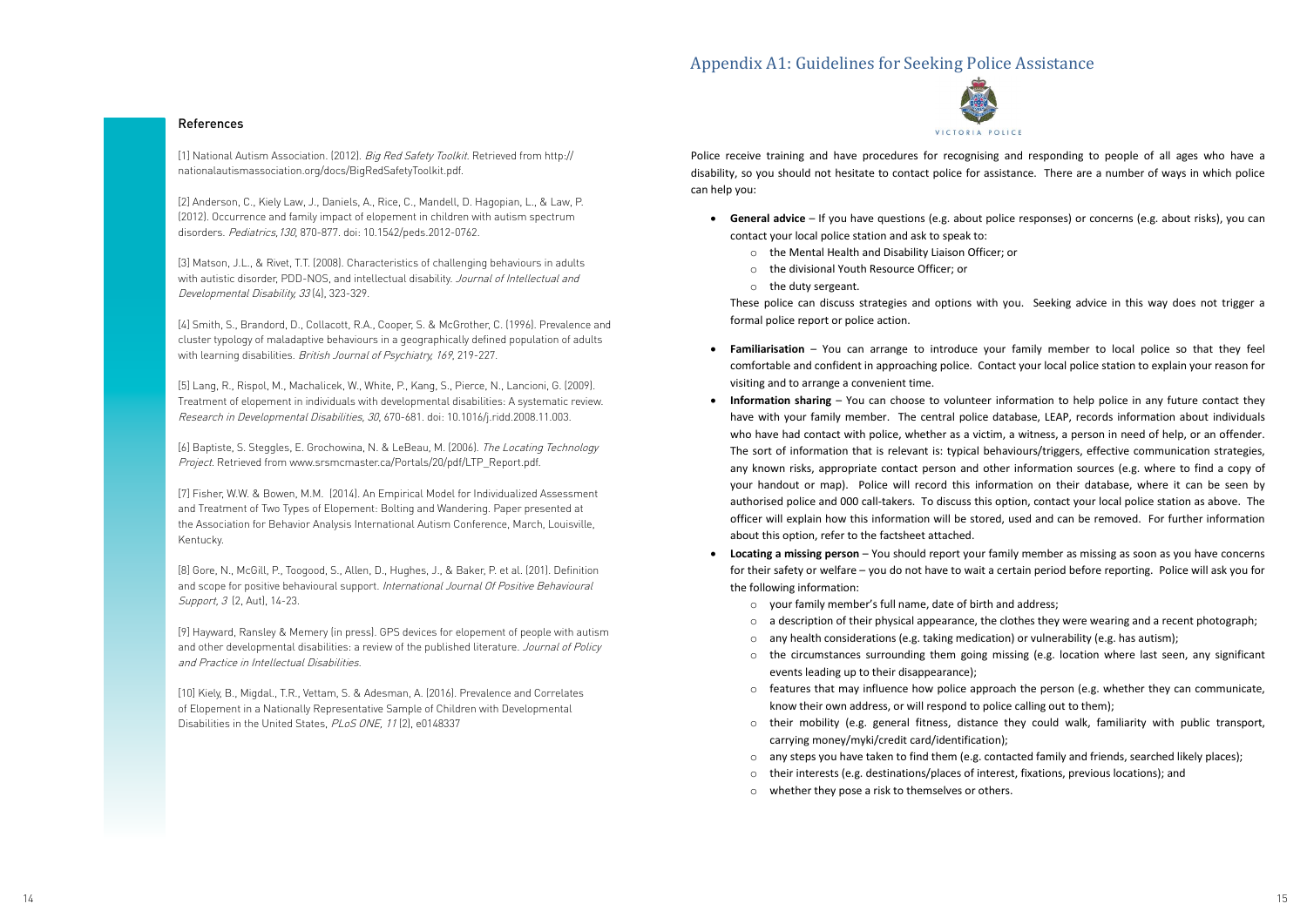**Voluntary Disclosure of Personal Information Regarding a Mental Disorder and/or Disability**

### **Who is this Fact Sheet for?**

This fact sheet is for people with, and parents and guardians of people with, mental illness, intellectual disability, acquired brain injury, neurological disorder or personality disorder, who believe that providing police with information about their disability or disorder may be beneficial to interactions they may have with police in the future.

### **What is this Fact Sheet about?**

This fact sheet outlines the purpose of voluntarily disclosing personal information to police and explains how this can be done.

### **Why provide personal information to police?**

Volunteering information about a person's disability or disorder will assist police to make timely and considered decisions during any interaction they may have with the person.

### **How is volunteering personal information helpful to police?**

An understanding of a person's needs will assist police to tailor an appropriate and supportive response in circumstances where the person may be:

- Reported missing;
- In distress;
- Experiencing difficulty in:
	- o thinking clearly;
	- o dealing with a problem;
	- o understanding and/or communicating what is happening to them; or
	- o conveying what has upset them.



VICTORIA POLICE

Volunteered information can include contact details of a support person whom police may notify in such circumstances.

### **Who can give personal information to police?**

- The person themselves, if they are 18 years and over and can provide informed consent;
- The person's parent, if under 18 or if requested by the person.
- The person's legal guardian, if under 18 or requested by the person.

### **What information is relevant?**

Police do not need clinical information. Rather, police need information that will help them to understand how best to interact with a person. Information might include:

- Typical behaviours / triggers (e.g. how the person is likely to respond to; police and other emergency services; when distressed; and/or what exacerbates their distress)
- Any known risks (e.g. may use violence when feeling threatened)
- Effective communication techniques (e.g. how best to calm a situation and obtain information)
- Any other mental disorder‐related information (e.g. if the person is on a treatment order)
- Contact person (e.g. a person police may contact, if necessary or appropriate)
- Information source (e.g. who has provided the information).
- $\circ$  Engage with local police so that your child is confident and comfortable with approaching police;
- Identify other people that your child can approach (e.g. neighbours, teachers, trusted shop staff, public transport officers).

Police will actively search for a missing person until they are found, and will prioritise searches for children and people with a disability. It is therefore important that you notify police if you subsequently have contact with or locate your family member.

 **Reporting an incident** – Police treat an incident involving a person with a disability – whether as a victim or a suspect – the same as one involving any other member of the community. If you are unsure about whether to report an incident to police, contact your local station as above to discuss your concerns. Police can advise you of the options available, including making a formal report, referral options and civil pathways. Otherwise, report an incident by calling 000.

There are also a number of ways in which you can help your child to stay safe in the community:

### **Reinforce personal safety messages – repeatedly!**

- o Identify their personal vulnerabilities (e.g. crowds, noisy places, eagerness to please);
- $\circ$  Develop preventative strategies (e.g. identify travel routes that avoid stressful situations, visit places at less busy times, set rules about giving away possessions); and
- o Discuss potentially risky scenarios and good responses with your child (e.g. what they may encounter and what they can do).
- **Explain inappropriate / harmful behaviour**
	- $\circ$  Explain what is appropriate behaviour by them in common situations they are likely to encounter (e.g. on public transport, in public places);
	- $\circ$  Explain what is appropriate behaviour by others (e.g. what constitutes bullying or victimisation, and who your child should tell if they experience it); and
	- o Update this information as your child moves through each life stage (e.g. finishing primary school, entering their teens, becoming an adult).

### **Instil positive views of police and other safety guardians**

### **Assist police to provide informed responses**

- o Consider providing information for a Person Warning Flag / response plan; and
- $\circ$  Develop non-verbal ways to communicate that they have a disability (e.g. a card outlining tips for interactions).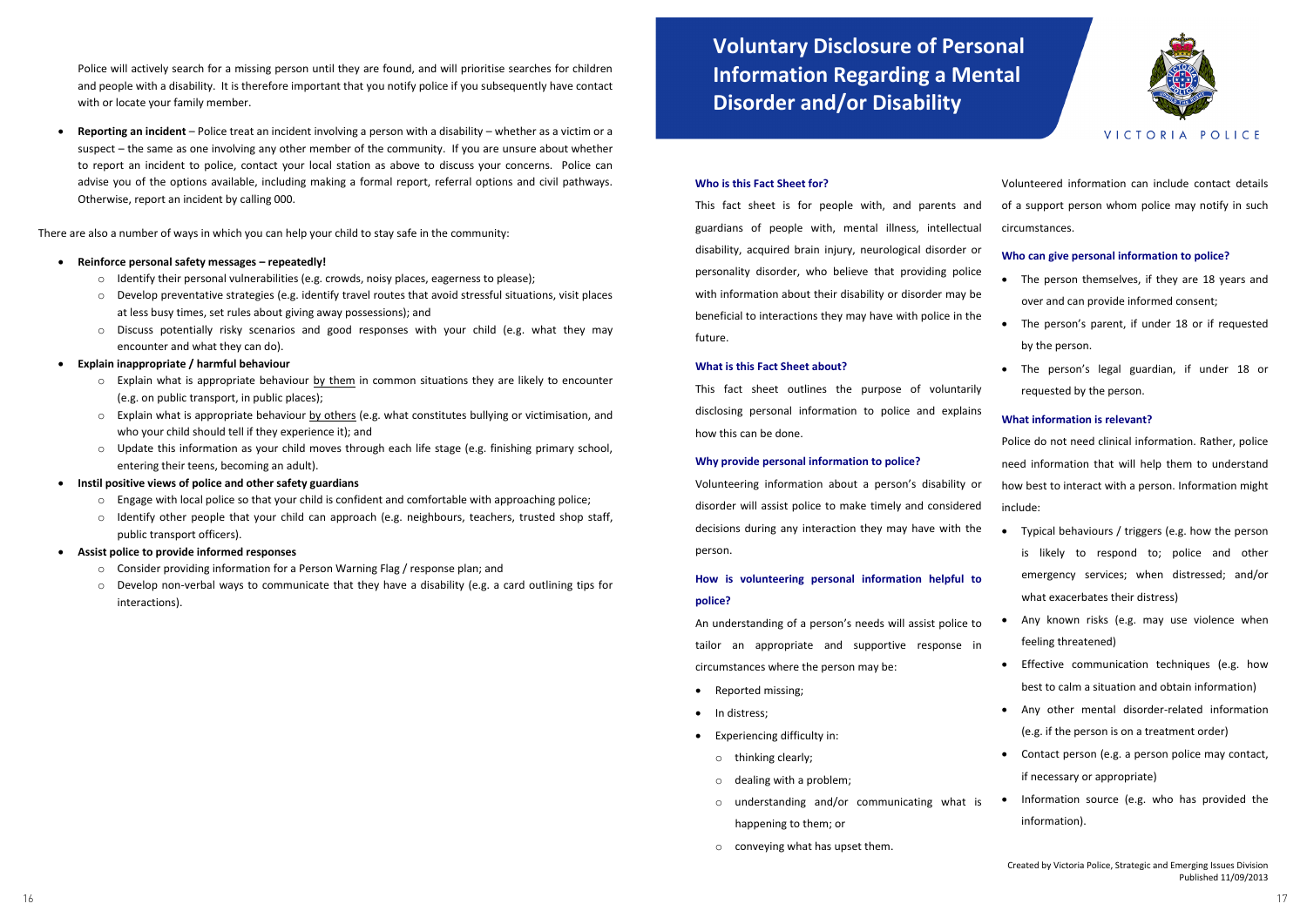|       | Appendix B: Example Community Information Sheet                                                        |                            | <b>Autism Spectrum Disorder: Wandering Alert Form</b> |                   |
|-------|--------------------------------------------------------------------------------------------------------|----------------------------|-------------------------------------------------------|-------------------|
| Name: |                                                                                                        |                            | Date of Birth: ________________                       |                   |
|       |                                                                                                        |                            |                                                       | Attach<br>current |
|       |                                                                                                        |                            |                                                       | photo             |
|       | Tick those that apply:                                                                                 |                            |                                                       | here              |
|       | No sense of danger May become agitated if approached Intellectual disability                           |                            |                                                       |                   |
|       | Cannot communicate verbally $\Box$                                                                     | Limited independent skills | Limited social skills                                 |                   |
|       |                                                                                                        |                            |                                                       |                   |
|       | Relevant medical information (including any mental health concerns):                                   |                            |                                                       |                   |
|       | Any relevant sensory issues (hearing, vision, other):                                                  |                            |                                                       |                   |
|       | Communication Skills: (e.g. if non-verbal indicate level of comprehension, and communication methods): |                            |                                                       |                   |
|       | Fears or things that cause the person anxiety:                                                         |                            |                                                       |                   |
|       |                                                                                                        |                            |                                                       |                   |
|       | Triggers for harm to self or others (if applicable):                                                   |                            |                                                       |                   |
|       | Things that calm the person/best way to approach:                                                      |                            |                                                       |                   |
|       | What to do if you find this person:                                                                    |                            |                                                       |                   |
|       |                                                                                                        |                            |                                                       |                   |
|       | Interests/favourite places:                                                                            |                            |                                                       |                   |
|       | Any other important information:                                                                       |                            |                                                       |                   |
|       | <b>Emergency Contacts:</b>                                                                             |                            |                                                       |                   |
|       |                                                                                                        |                            |                                                       |                   |
|       |                                                                                                        |                            |                                                       |                   |
|       |                                                                                                        |                            |                                                       |                   |
|       |                                                                                                        |                            | Phone: (BH)                                           | (AH)              |

|                                                                                                      | Date of Birth: National Property of Birth: |                       | Attach        |
|------------------------------------------------------------------------------------------------------|--------------------------------------------|-----------------------|---------------|
|                                                                                                      |                                            |                       | current       |
| k those that apply:                                                                                  |                                            |                       | photo<br>here |
| No sense of danger May become agitated if approached Intellectual disability                         |                                            |                       |               |
| Cannot communicate verbally   Limited independent skills                                             |                                            | Limited social skills |               |
| levant medical information (including any mental health concerns):                                   |                                            |                       |               |
|                                                                                                      |                                            |                       |               |
|                                                                                                      |                                            |                       |               |
| y relevant sensory issues (hearing, vision, other):                                                  |                                            |                       |               |
|                                                                                                      |                                            |                       |               |
| mmunication Skills: (e.g. if non-verbal indicate level of comprehension, and communication methods): |                                            |                       |               |
|                                                                                                      |                                            |                       |               |
|                                                                                                      |                                            |                       |               |
| ars or things that cause the person anxiety:                                                         |                                            |                       |               |
|                                                                                                      |                                            |                       |               |
|                                                                                                      |                                            |                       |               |
| ggers for harm to self or others (if applicable):                                                    |                                            |                       |               |
|                                                                                                      |                                            |                       |               |
|                                                                                                      |                                            |                       |               |
| ings that calm the person/best way to approach:                                                      |                                            |                       |               |
|                                                                                                      |                                            |                       |               |
|                                                                                                      |                                            |                       |               |
| hat to do if you find this person:                                                                   |                                            |                       |               |
|                                                                                                      |                                            |                       |               |
| erests/favourite places:                                                                             |                                            |                       |               |
|                                                                                                      |                                            |                       |               |
|                                                                                                      |                                            |                       |               |
| y other important information:                                                                       |                                            |                       |               |
|                                                                                                      |                                            |                       |               |
|                                                                                                      |                                            |                       |               |
|                                                                                                      |                                            |                       |               |
|                                                                                                      |                                            |                       |               |
| nergency Contacts:                                                                                   |                                            |                       |               |

# **Voluntary Disclosure of Personal Information Regarding a Mental Disorder and/or Disability**



### VICTORIA POLICE

#### **How can I provide this information to police?**

Personal information can be provided to police by contacting the officer in charge of any police station, either by telephone or in person, and requesting an appointment with the Mental Health & Disability Liaison Officer. At the appointment the Liaison Officer will explain the process, address any concerns or queries you may have and record your volunteered information on the police database (known as LEAP).

If attending an appointment is difficult, inform the Liaison Officer and alternative arrangements can be made to collect your personal information.

#### **What to take to the appointment**

- Proof of identification.
- A copy of this fact sheet.

If a person is under 18 years of age they must be accompanied by a parent or guardian.

#### **What will police do with the information?**

- When personal information is volunteered to police, an initial form is completed then details are entered into the police database.
- The information will be stored within the database and only utilised in the event of interaction between the person and police.
- When personal information is volunteered, police are obliged to explain to the person, their parent or their guardian, how the information will be stored and used.

### **Who has access to volunteered personal information?**

Personal information can only be accessed by police and '000' call takers. There is strict policy about who can access this information and the police database records the details of any person who has accessed it.

### **Can volunteered information be deleted upon request?**

Volunteered personal information can be deleted at any time upon request of the person or their parent or guardian, if there has been no interaction with police.